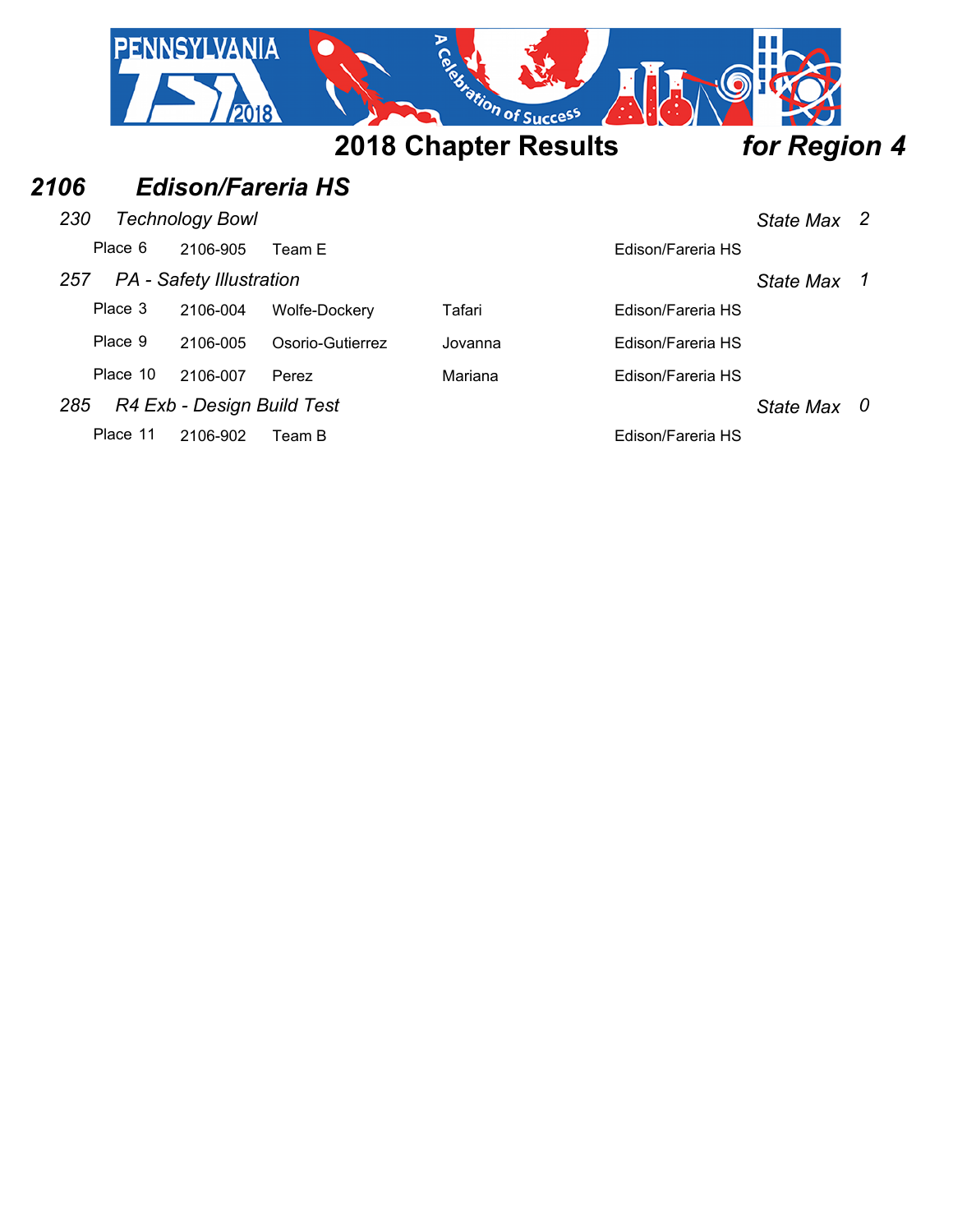

#### *2127 G.W. Carver HS*

#### *216 Extemporaneous Speech State Max Q*

Place 2 2127-003 Plunkett Sean G.W. Carver HS

*285 R4 Exb - Design Build Test State Max 0*

Place 2 2127-901 Team A G.W. Carver HS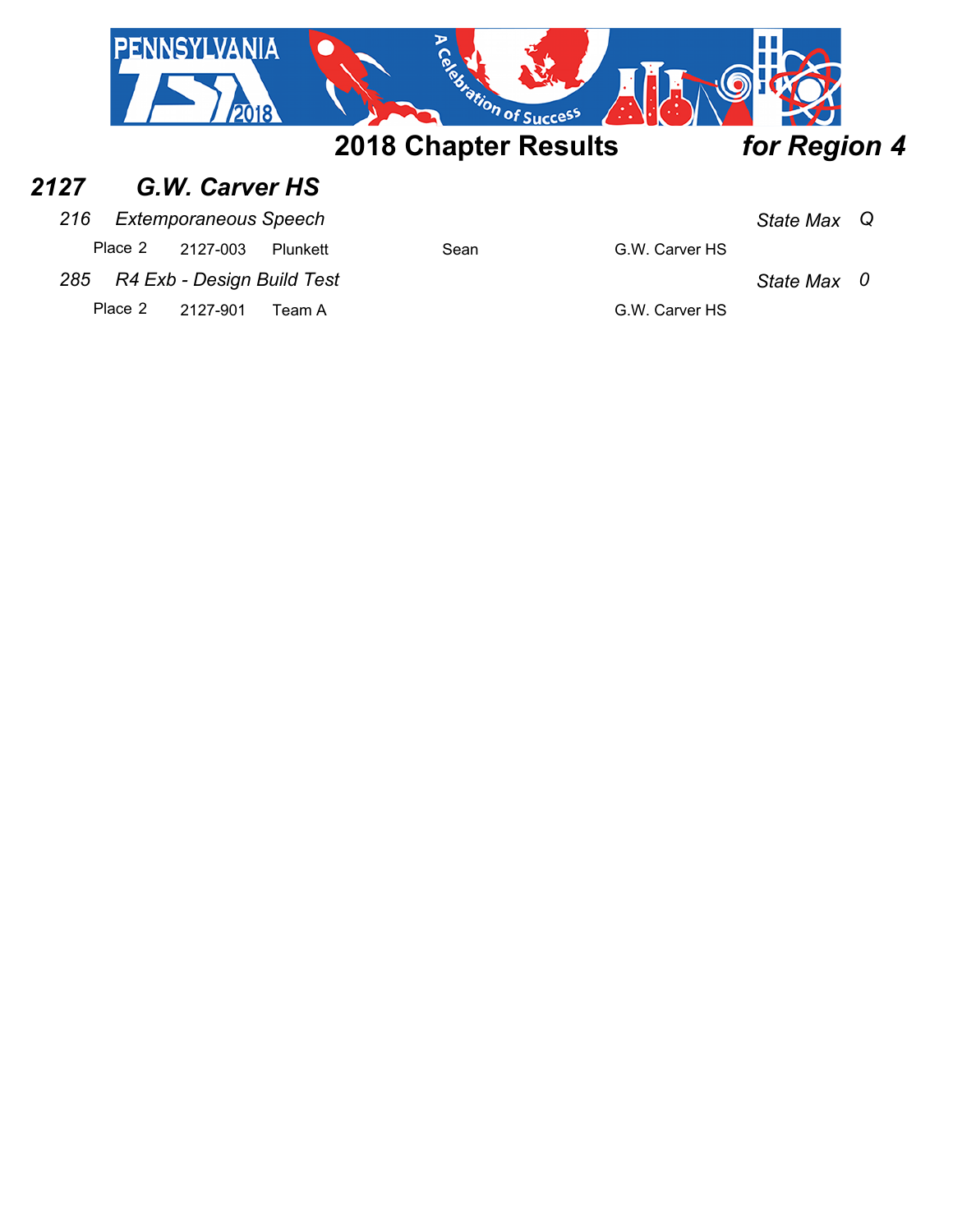|      |         | <b>PENNSYLVANIA</b><br>2018     |                    | Registration of Success     |                    |                       |
|------|---------|---------------------------------|--------------------|-----------------------------|--------------------|-----------------------|
|      |         |                                 |                    | <b>2018 Chapter Results</b> |                    | for Region 4          |
| 2154 |         |                                 | S. Philadelphia HS |                             |                    |                       |
| 206  |         | <b>Children's Stories</b>       |                    |                             |                    | 1<br><b>State Max</b> |
|      | Place 2 | 2154-901                        | Team A             |                             | S. Philadelphia HS |                       |
| 224  |         | <b>Promotional Design</b>       |                    |                             |                    | <b>State Max</b><br>1 |
|      | Place 4 | 2154-003                        | Williams           | Khyonna                     | S. Philadelphia HS |                       |
| 257  |         | <b>PA</b> - Safety Illustration |                    |                             |                    | State Max 1           |
|      | Place 6 | 2154-006                        | Milton             | Kayla                       | S. Philadelphia HS |                       |
| 285  |         | R4 Exb - Design Build Test      |                    |                             |                    | 0<br>State Max        |
|      | Place 5 | 2154-903                        | Team C             |                             | S. Philadelphia HS |                       |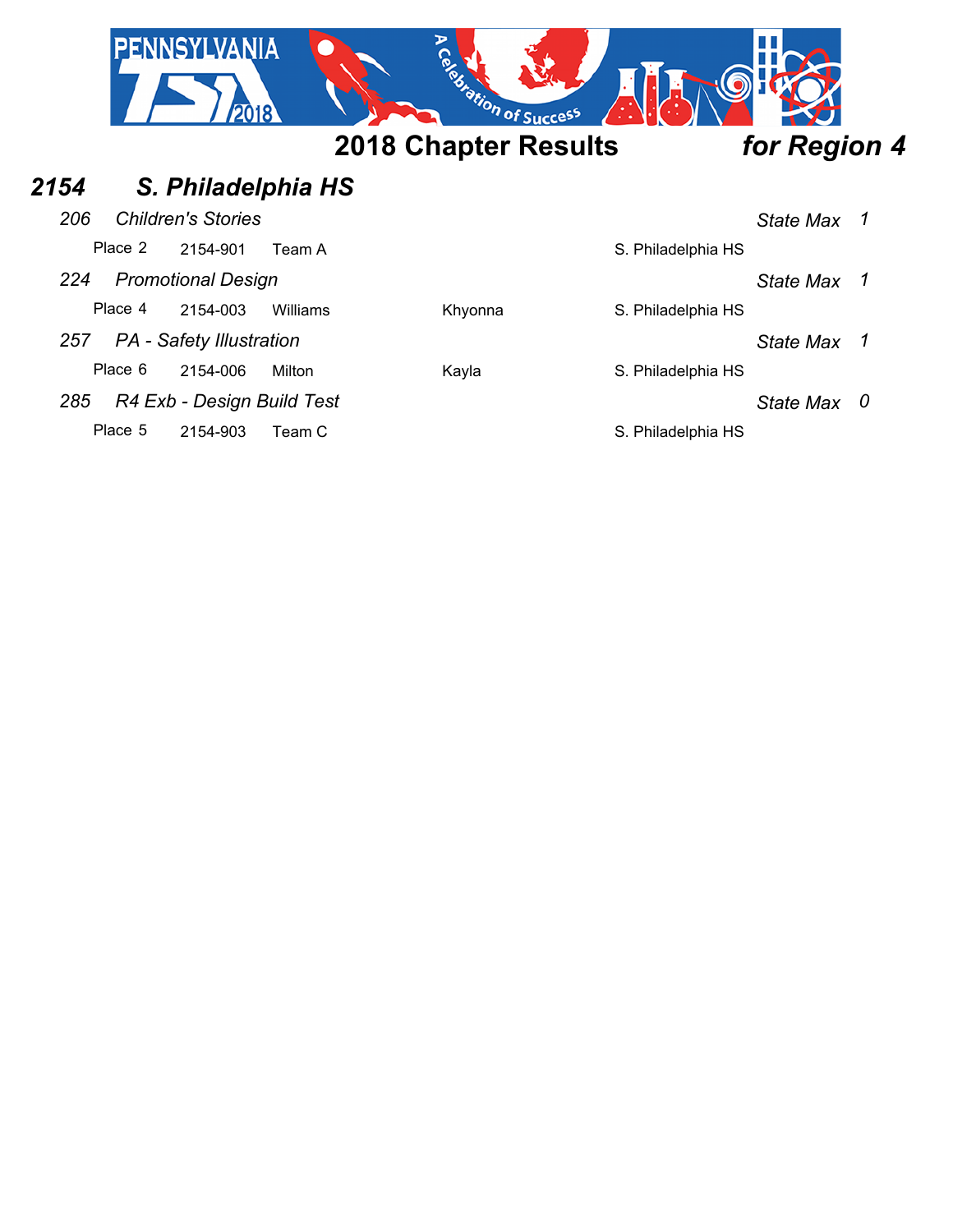

# *2158 Philadelphia HS for Creative & Performing Arts*

| 216 |         | <b>Extemporaneous Speech</b>    |                | <b>State Max</b> | Q                              |              |
|-----|---------|---------------------------------|----------------|------------------|--------------------------------|--------------|
|     | Place 1 | 2158-003                        | Scott          | Cheree           | Philadelphia HS for Creative & |              |
| 221 |         | On Demand Video                 |                |                  | <b>State Max</b>               | $\mathcal I$ |
|     | Place 1 | 2158-902                        | Team B         |                  | Philadelphia HS for Creative & |              |
| 222 |         | <b>Photographic Technology</b>  |                |                  | State Max                      | Q            |
|     | Place 3 | 2158-005                        | Simpson        | Cidin            | Philadelphia HS for Creative & |              |
|     | Place 5 | 2158-011                        | <b>Novales</b> | Joseph           | Philadelphia HS for Creative & |              |
|     | Place 6 | 2158-007                        | McNear         | Zynae            | Philadelphia HS for Creative & |              |
| 224 |         | <b>Promotional Design</b>       |                |                  | <b>State Max</b>               | 1            |
|     |         |                                 |                |                  |                                |              |
|     | Place 2 | 2158-003                        | Scott          | Cheree           | Philadelphia HS for Creative & |              |
| 257 |         | <b>PA</b> - Safety Illustration |                |                  | <b>State Max</b>               | 1            |
|     | Place 1 | 2158-006                        | Rivera         | Lyzette          | Philadelphia HS for Creative & |              |
|     | Place 5 | 2158-012                        | Jones-Johnson  | Kayla            | Philadelphia HS for Creative & |              |
|     | Place 8 | 2158-009                        | <b>Ruiz</b>    | Julian           | Philadelphia HS for Creative & |              |
| 285 |         | R4 Exb - Design Build Test      |                |                  | State Max                      | 0            |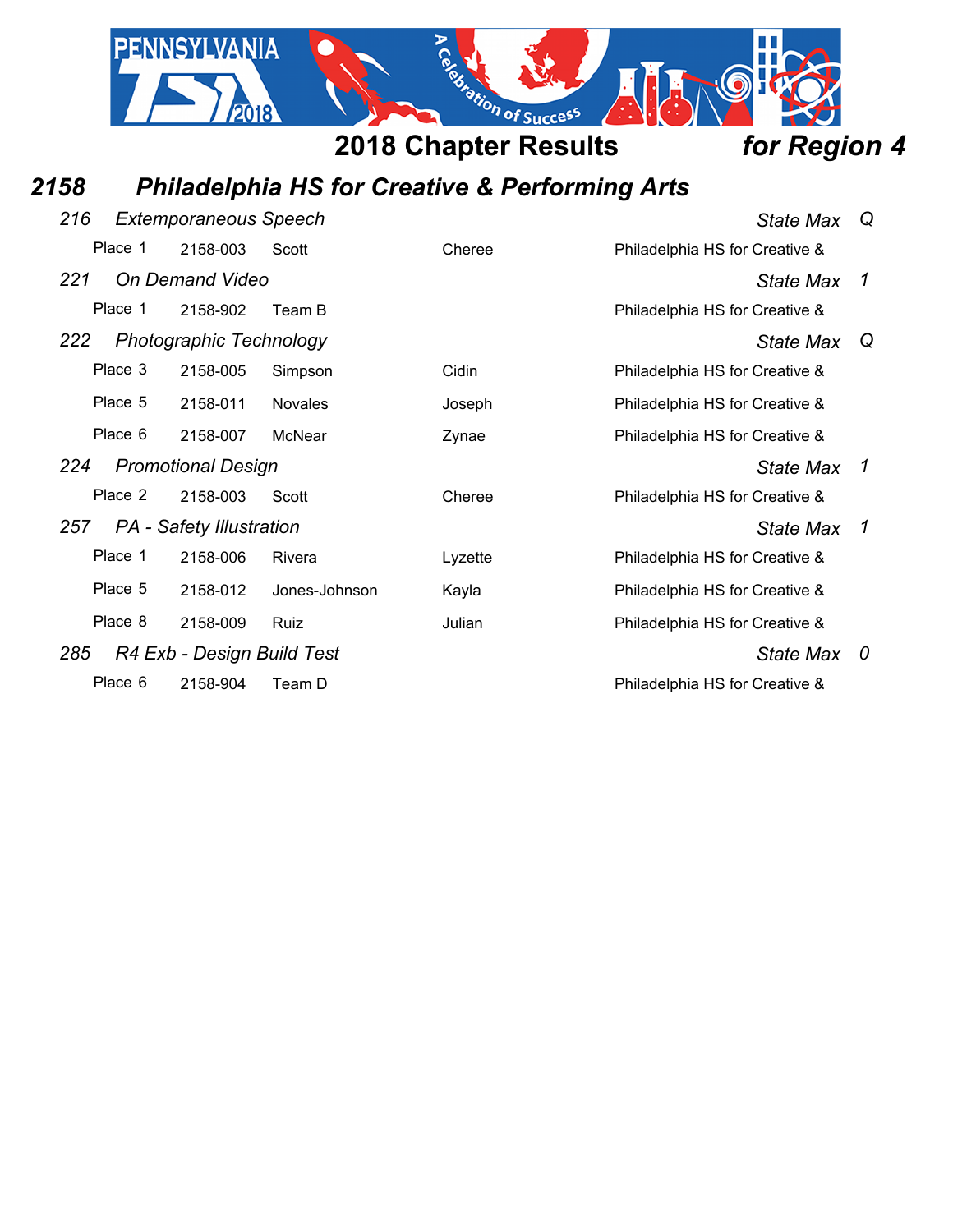

#### *2162 Northeast HS*

| 216     | <b>Extemporaneous Speech</b>   |             |        |              | State Max   | Q |
|---------|--------------------------------|-------------|--------|--------------|-------------|---|
| Place 3 | 2162-012                       | Quin        | Jordan | Northeast HS |             |   |
| 220     | <b>Music Production</b>        |             |        |              | State Max 2 |   |
| Place 2 | 2162-904                       | Team D      |        | Northeast HS |             |   |
| 221     | On Demand Video                |             |        |              | State Max   | 1 |
| Place 3 | 2162-901                       | Team A      |        | Northeast HS |             |   |
| 222     | <b>Photographic Technology</b> |             |        |              | State Max   | Q |
| Place 7 | 2162-014                       | Naroth      | Tim    | Northeast HS |             |   |
| Place 8 | 2162-017                       | <b>Noel</b> | Jerry  | Northeast HS |             |   |
| 224     | <b>Promotional Design</b>      |             |        |              | State Max   | 1 |
| Place 1 | 2162-010                       | Escobar     | Isiah  | Northeast HS |             |   |
| 230     | <b>Technology Bowl</b>         |             |        |              | State Max 2 |   |
| Place 4 | 2162-902                       | Team B      |        | Northeast HS |             |   |
| 285     | R4 Exb - Design Build Test     |             |        |              | State Max   | 0 |
| Place 9 | 2162-906                       | Team F      |        | Northeast HS |             |   |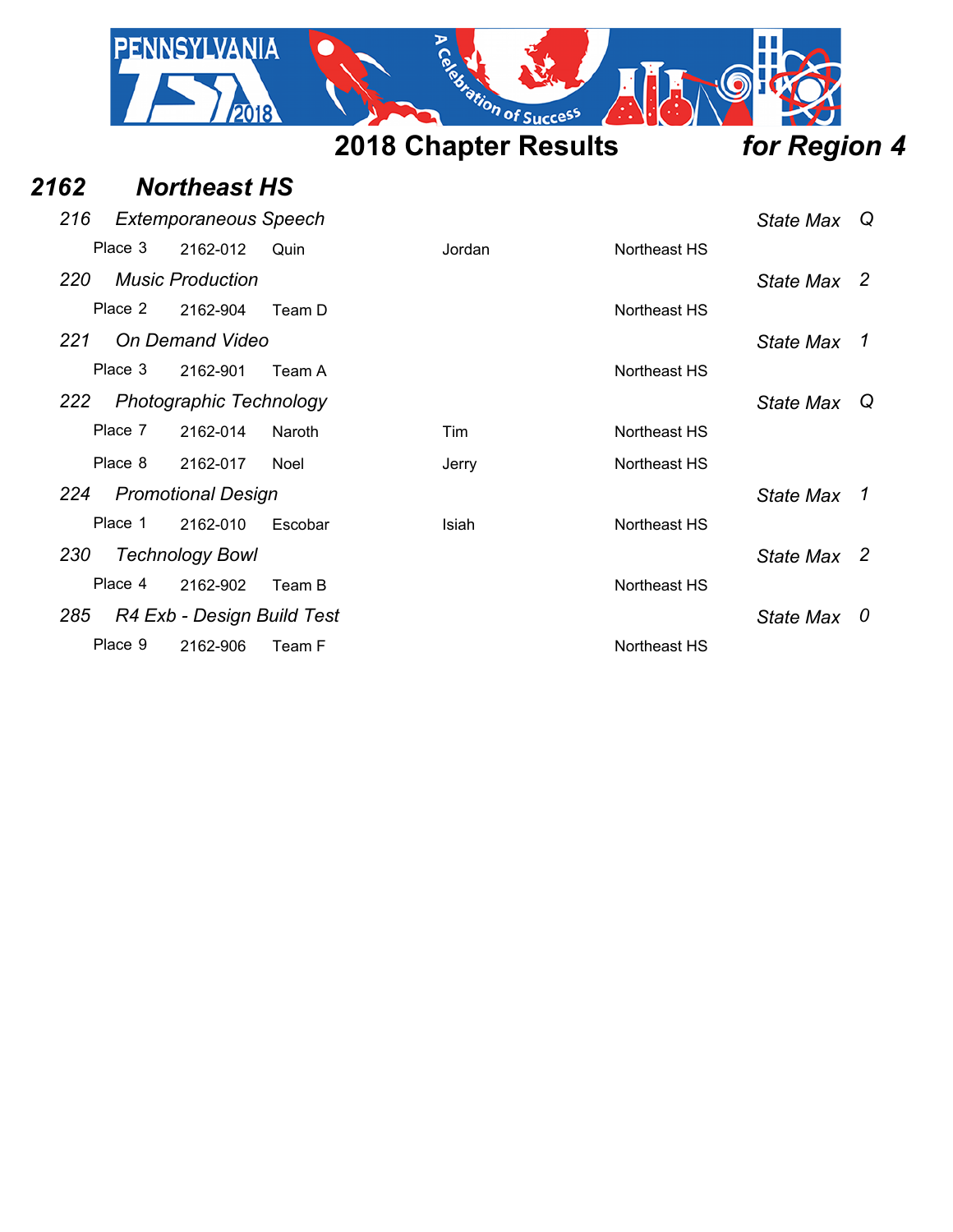

Place 8 2166-905 Team E 3 2001 1 3 Jules E. Mastbaum AVTS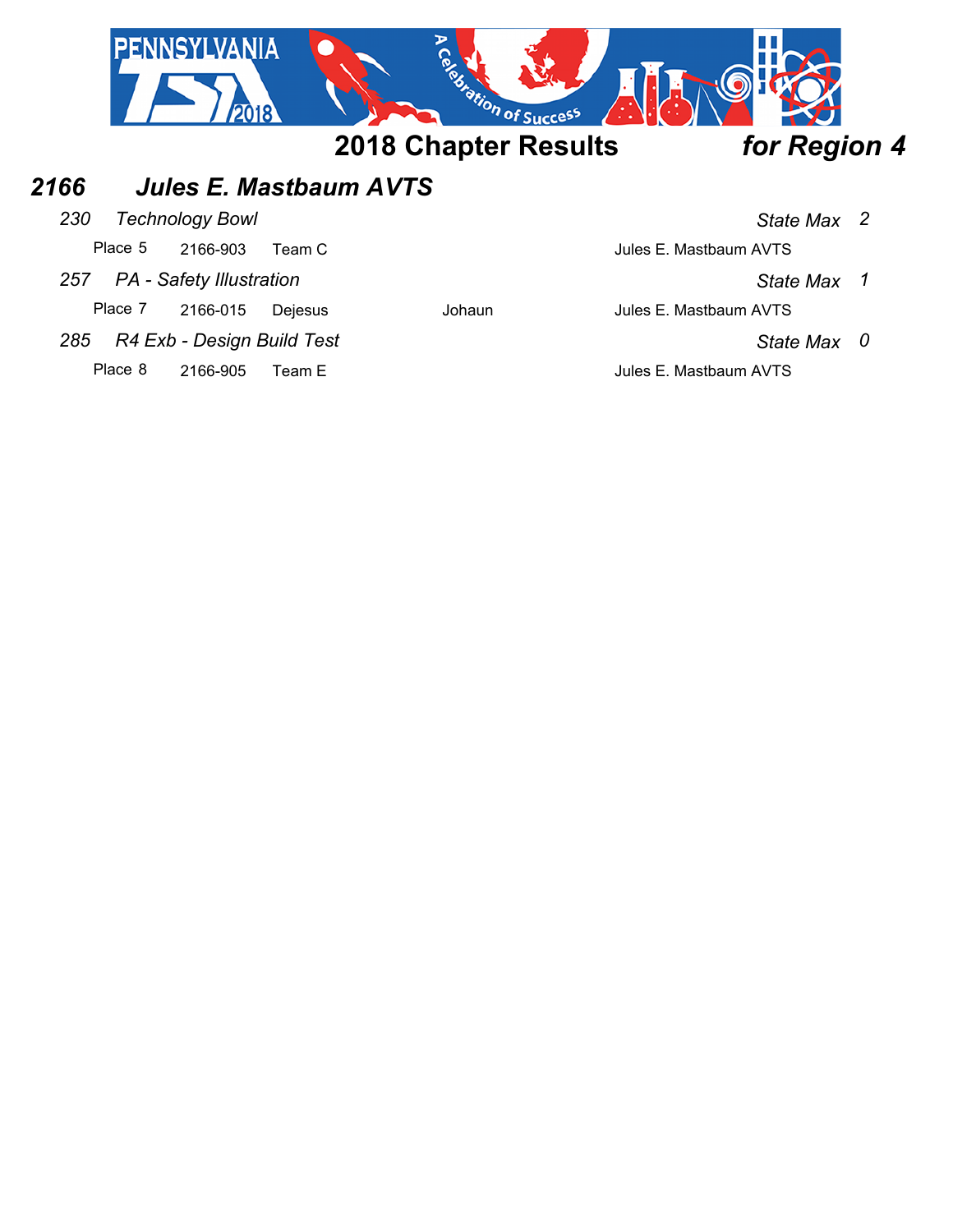

# *2176 Swenson Arts and Technology HS*

| 220      | <b>Music Production</b>         |           |       | State Max 2                    |
|----------|---------------------------------|-----------|-------|--------------------------------|
| Place 3  | 2176-902                        | Team B    |       | Swenson Arts and Technology HS |
| 222      | <b>Photographic Technology</b>  |           |       | State Max Q                    |
| Place 1  | 2176-012                        | Rosado    | Jose  | Swenson Arts and Technology HS |
| 224      | <b>Promotional Design</b>       |           |       | State Max 1                    |
| Place 3  | 2176-007                        | Edelstein | Jared | Swenson Arts and Technology HS |
| 257      | <b>PA</b> - Safety Illustration |           |       | State Max 1                    |
| Place 4  | 2176-002                        | Palumbo   | Mario | Swenson Arts and Technology HS |
| Place 11 | 2176-008                        | Zavas     | Kyle  | Swenson Arts and Technology HS |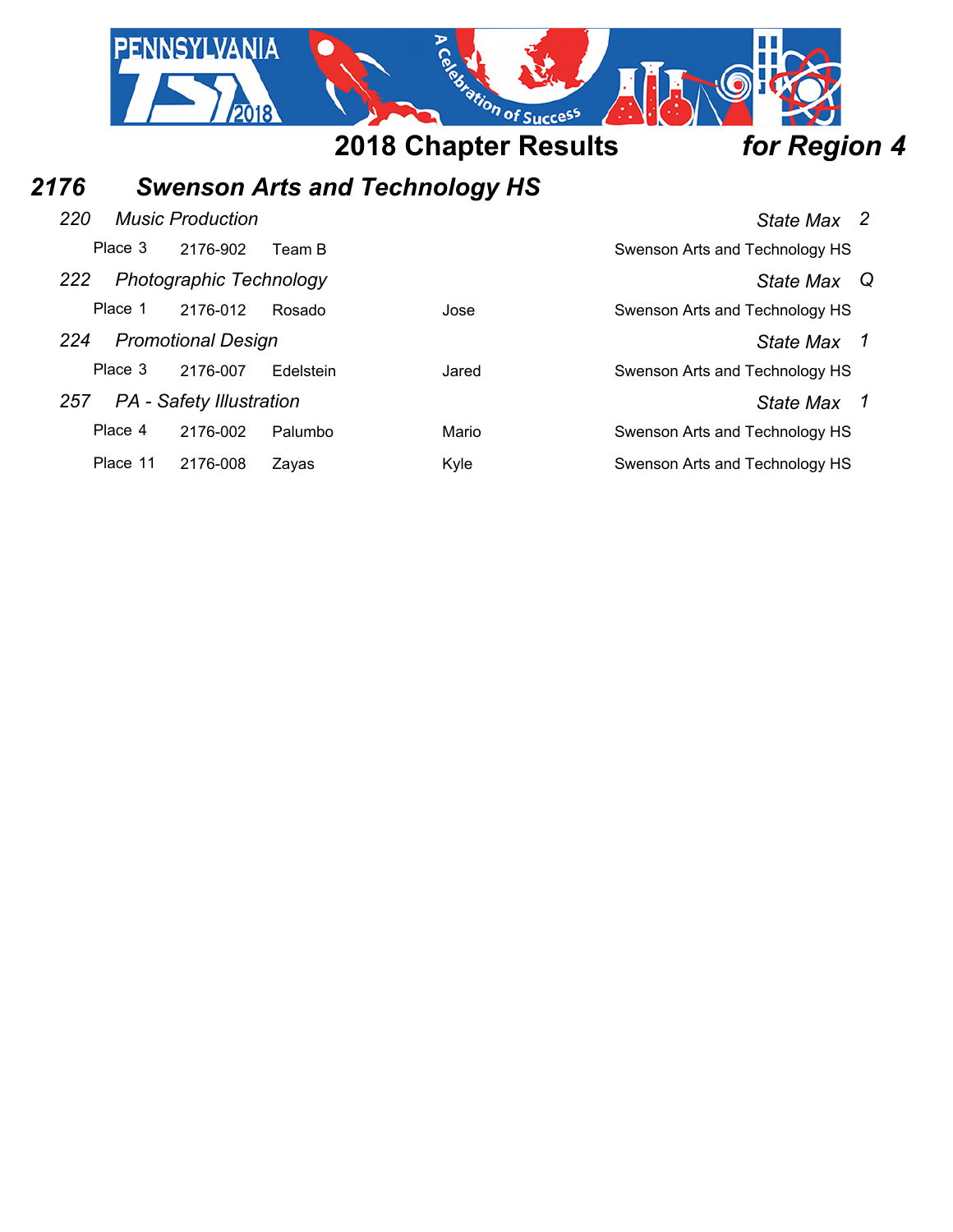|         |         | PENNSYLVANIA                    |        | Ce distintion of Success    |                 |                  |   |
|---------|---------|---------------------------------|--------|-----------------------------|-----------------|------------------|---|
|         |         |                                 |        | <b>2018 Chapter Results</b> |                 | for Region 4     |   |
| 2177    |         | <b>Kensington CAPA</b>          |        |                             |                 |                  |   |
| 206     |         | <b>Children's Stories</b>       |        |                             |                 | <b>State Max</b> | 1 |
| Place 1 |         | 2177-902                        | Team B |                             | Kensington CAPA |                  |   |
| 221     |         | On Demand Video                 |        |                             |                 | <b>State Max</b> | 1 |
|         | Place 4 | 2177-901                        | Team A |                             | Kensington CAPA |                  |   |
| 222     |         | Photographic Technology         |        |                             |                 | <b>State Max</b> | Q |
|         | Place 2 | 2177-006                        | Yatif  | Ibn-Akmir                   | Kensington CAPA |                  |   |
|         | Place 4 | 2177-012                        | Nguyen | Helen                       | Kensington CAPA |                  |   |
| 257     |         | <b>PA</b> - Safety Illustration |        |                             |                 | <b>State Max</b> | 1 |
|         | Place 2 | 2177-006                        | Yatif  | Ibn-Akmir                   | Kensington CAPA |                  |   |
| 285     |         | R4 Exb - Design Build Test      |        |                             |                 | State Max        | 0 |
| Place 1 |         | 2177-901                        | Team A |                             | Kensington CAPA |                  |   |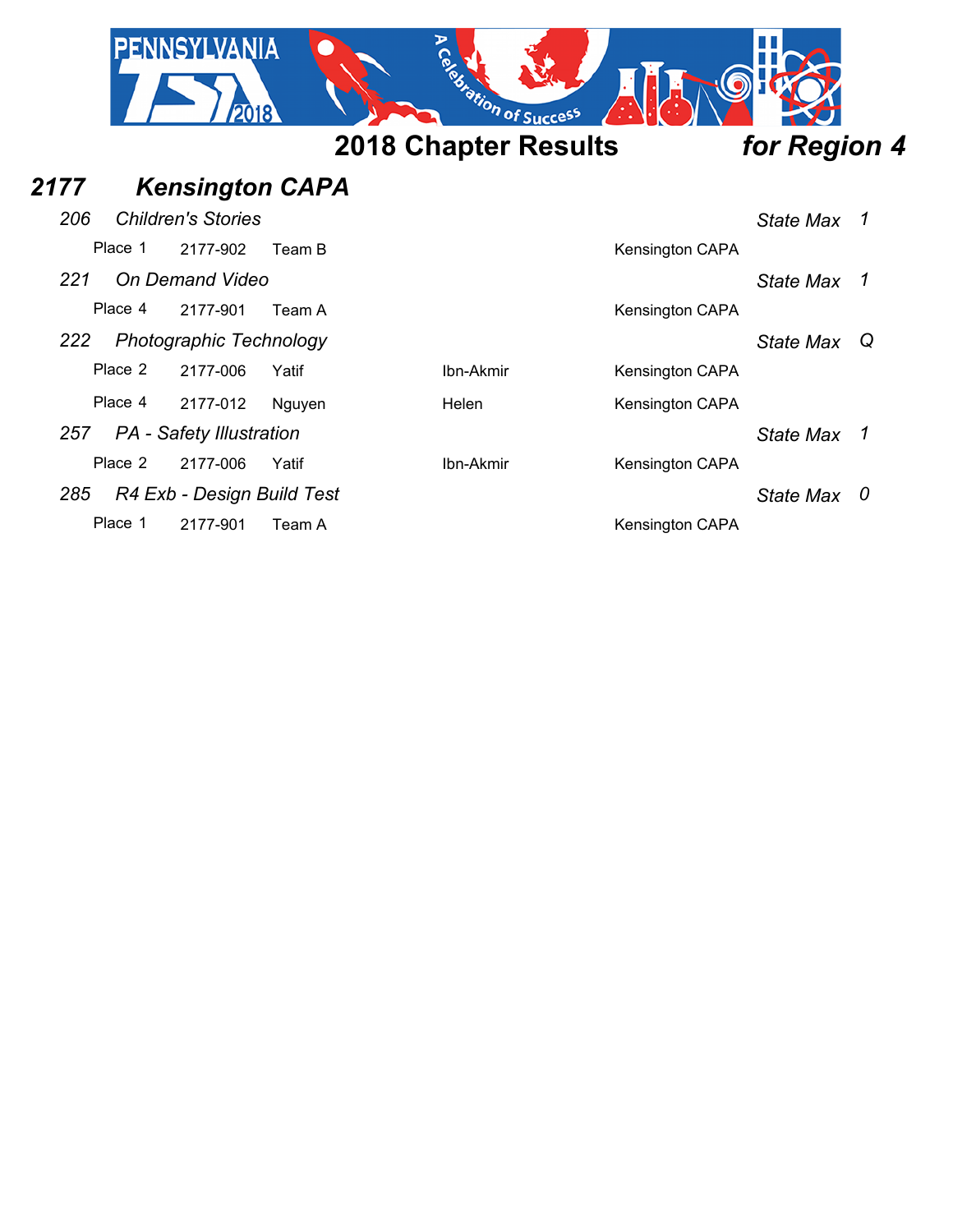

### *2179 West Philadelphia HS*

*220 Music Production State Max 2*

Place 1 2179-901 Team A West Philadelphia HS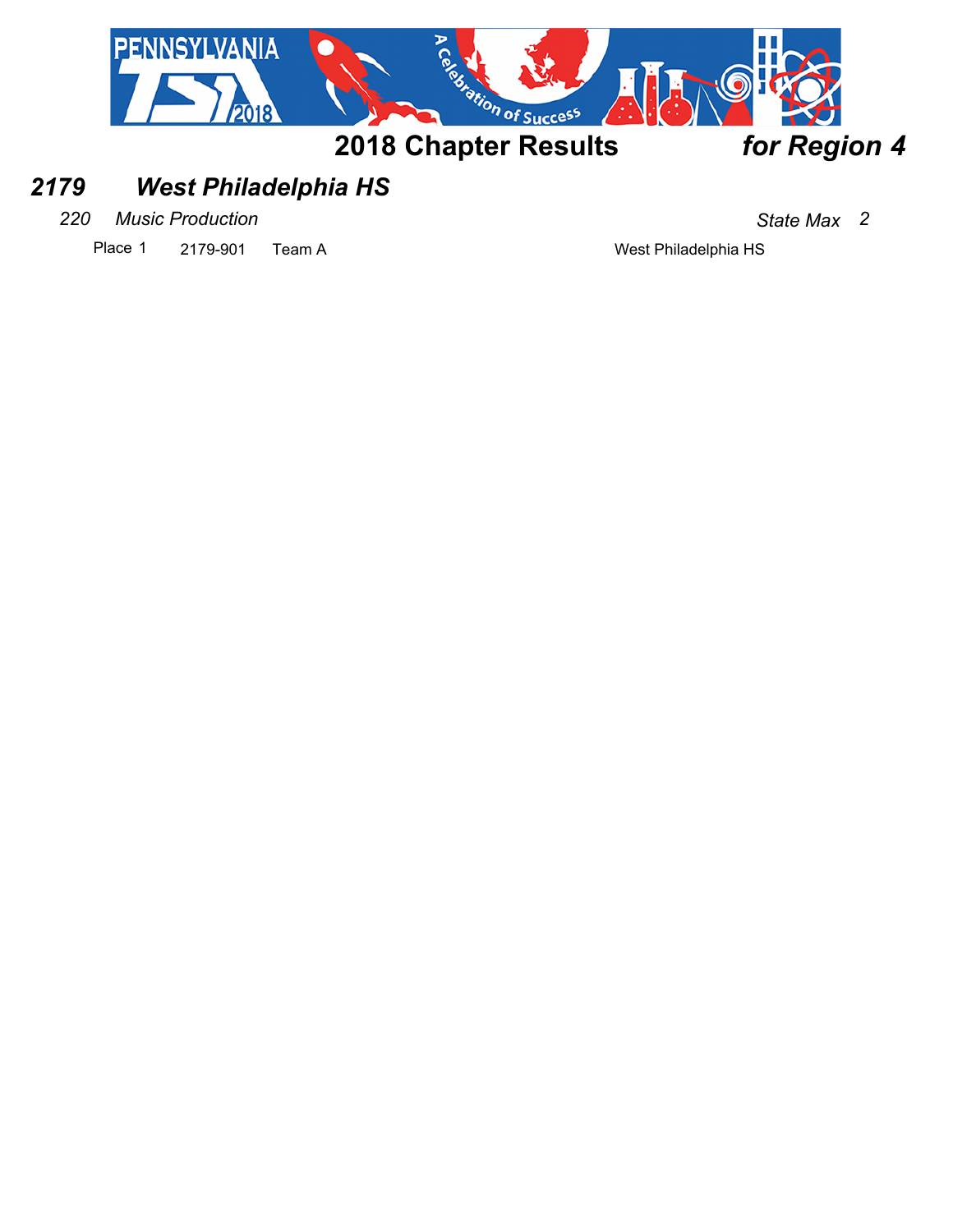

# *2186 Science Leadership Academy at Center City*

| 221     | On Demand Video            |         | <b>State Max</b>              | $\mathbf{1}$ |
|---------|----------------------------|---------|-------------------------------|--------------|
| Place 2 | 2186-901                   | Team A  | Science Leadership Academy at |              |
| 230     | <b>Technology Bowl</b>     |         | State Max 2                   |              |
| Place 1 | 2186-903                   | Team Cl | Science Leadership Academy at |              |
| Place 2 | 2186-904                   | Team D  | Science Leadership Academy at |              |
| 285     | R4 Exb - Design Build Test |         | State Max 0                   |              |
| Place 3 | 2186-902                   | Team B  | Science Leadership Academy at |              |